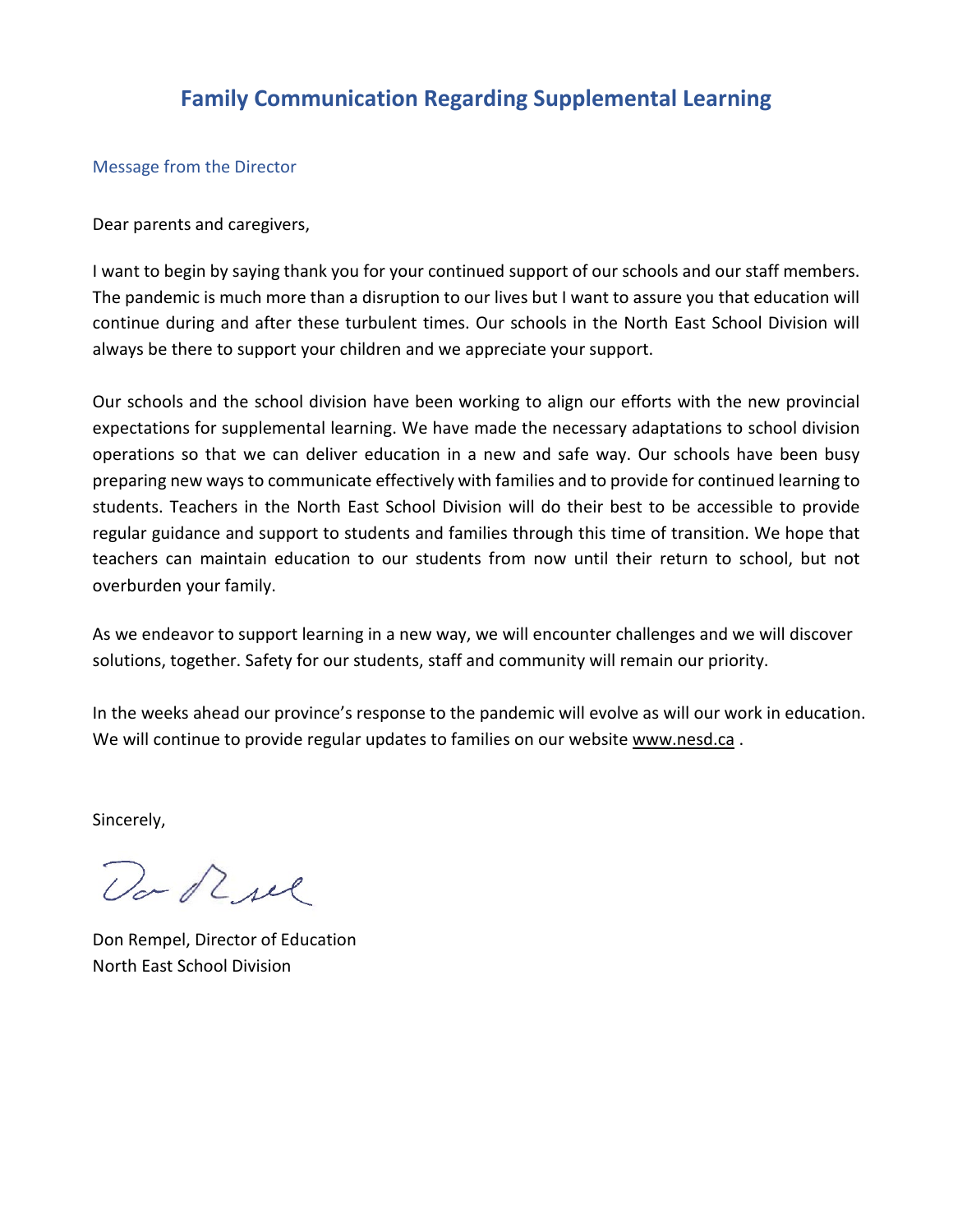# Key Principles:

- The NESD is committed to providing all students an opportunity to learn and to support their overall well-being.
- Our teachers, administrators and additional support staff such as Student Services personnel will remain connected to students, families and the communities they serve.
- To engage all families and students, teachers should employ multiple modes of delivery as available to them.
- Families and caregivers are not expected to deliver Saskatchewan curriculum.
- Programming decisions are to be made with the most flexibility to ensure vulnerable students and families are not underserved during this unique period.
- Teachers are best positioned to offer supplementary learning opportunities to the students they are currently teaching, should their students/families choose to take advantage of them.

## Pre-Kindergarten

Supplemental Learning Opportunities:

- Teachers will connect with families using formats appropriate for the families they serve.
- Teachers will share with families opportunities that encourage holistic learning including language and literacy, fine and gross motor skills as well as social and emotional learning.

# Kindergarten – Grade 3

All families are strongly encouraged to engage in supplementary learning opportunities to ensure the requisite skills are in place for fall start up.

Supplemental Learning Opportunities:

- As a means to engage all students and to ensure equity, teachers will employ various modes of delivery to respond to family and student needs.
- Supplemental learning opportunities will focus on language/literacy and mathematics/numeracy development.
- However, to ensure that we continue to support and develop students from a holistic approach other subjects will continue to be offered where possible.
- A cross-curricular, balanced approach is strongly encouraged.

Assessment

• Teachers will use their professional discretion to determine the appropriate assessment practices.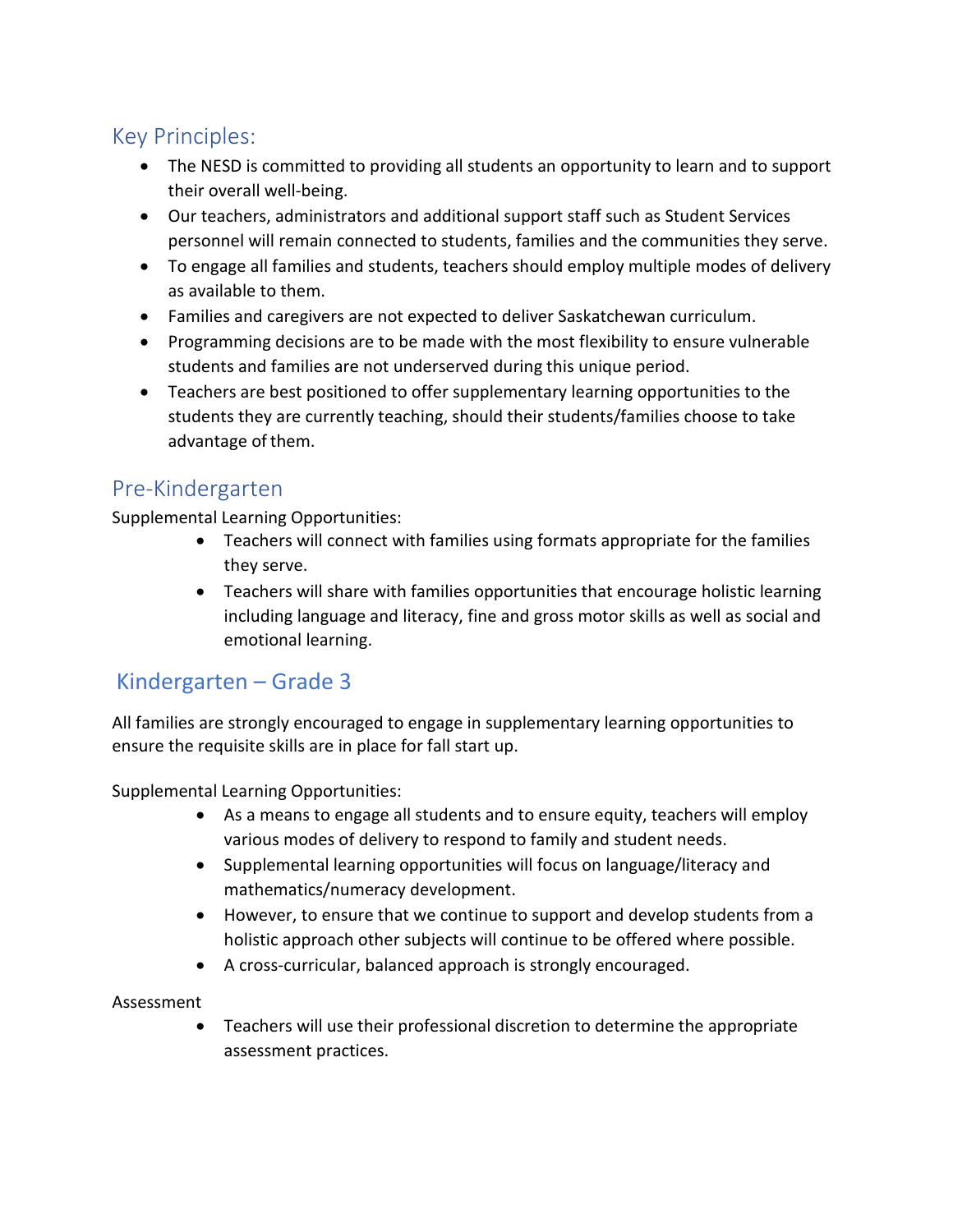#### Reporting

- Final progress reporting for those who choose to participate in supplemental learning will reflect outcomes assessed during this period and generated at the end of June and placed in the student's cumulative folder no later than June 30, 2020.
- For those who may choose not to engage in supplemental learning, the final progress report in June will reflect assessment completed up to March 13, 2020 and be placed in the student's cumulative folder no later than June 30, 2020.

#### Transitions

- All students will be promoted to the next grade in the 2020-21 school year.
- To reiterate, it is very important for students to continue to engage in learning activities during this period.

#### Students with Additional Needs

- Diversity Education Teacher's will be collaborating with classroom teachers and families to support individualized programming for these students.
- Transition planning will occur, as they would normally later in the spring.

## Grades 4 - 9

- 1. Subject and Homeroom teachers will contact guardians with the desired method indicated earlier (email or phone call). They will follow up with the following messages:
	- a. All Families are strongly encouraged to engage in supplementary learning opportunities.
	- b. The opportunities can be customized depending on the needs of the student and the technology available to the family.
	- c. The details of the various options are below.
- 2. The decision does not need to be determined right away. Parents can re-visit at a later time after they have had a chance to consider the options.

### Options for Student Progress and Learning (Grades 4-9)

- **A. Student will focus on language/literacy and mathematics/numeracy development**. Other subject content will be explored in addition to the literacy and numeracy learning activities. Teachers will work collectively to establish the key learning outcomes that are to be a focus to the end of June. Considerations with this choice include:
	- **i.** Instruction may include the student interacting digitally with the teacher, through instructions shared with the parent (example: paper or email) or a combination of the two.
	- ii. Assessment may include digital feedback and communication to the student and parent, communication through the parent (example: paper or email) or a combination of the two.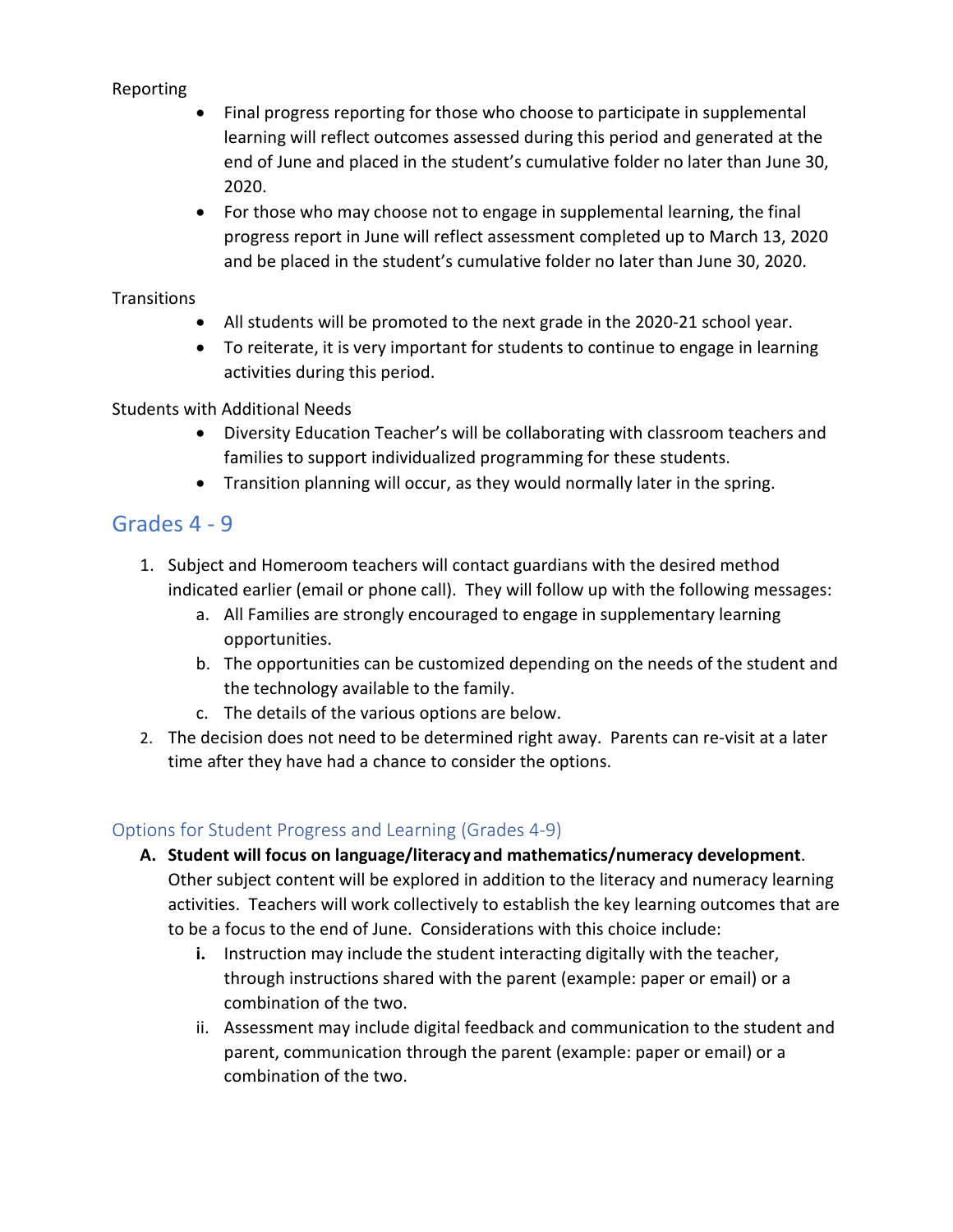Next Steps: If family opts to continue with the supplemental learning, then the next step will be to establish a communication protocol between the student and teacher and family. This includes method and schedule of communicating.

- B. **If the parent indicates a student will not continue engage in supplemental learning opportunities**. The grade will be as of March 13, 2020 as displayed in StudentsAchieve. The student will progress to the next grade. No further dialogue will be expected between this subject teacher and the student. Considerations with this choice include:
	- i. **This option will have implications for the students for the following year**. In September supports will be structured to ensure the student has opportunity to learn key learning outcomes.
	- ii. In the event the student wants to re-engage in the course content, a supplemental learning plan will be established between the subject teacher and the student at any time.

We will support students NO MATTER the decision of the family. Supports will also be planned for in the fall.

## Grades 10 - 12

- 1. Before April 8, 2020 a teacher will consult with parents of grade 10-12 students to discuss the options of pursuing supplemental learning opportunities for the subjects available this semester.
	- a. The goal is for students to continue to engage in learning.
	- d. The details of the various options are below.
- 2. A decision to continue with supplemental learning does not need to be determined right away. Parents can re-visit in a day or two, after they have had a chance to consider the options.
- 3. Parents and students can be assured that communication will occur in the coming weeks in regard to next year's course selection and scheduling.

### Options for Student Progress and Learning (Grades 10 –12)

- A. **Student will continue to engage in course content**. The teacher will establish the key learning outcomes that are required prior to the end of June. This option will best support the students learning continuum in the subject. Grade considerations with this choice include:
	- i. The student completes the key learning outcomes and the overall grade is lowered compared to the March 13, 2020 grade. In this case the student will still receive the March 13, 2020 grade (the higher of the two).
	- ii. The student completes the key learning outcomes and the overall grade is higher compared to the March 13, 2020 grade. In this case, the student will receive the higher grade.
	- iii. The student opts out at some point between now and the end of June or does not complete the key learning outcomes. The student receives the